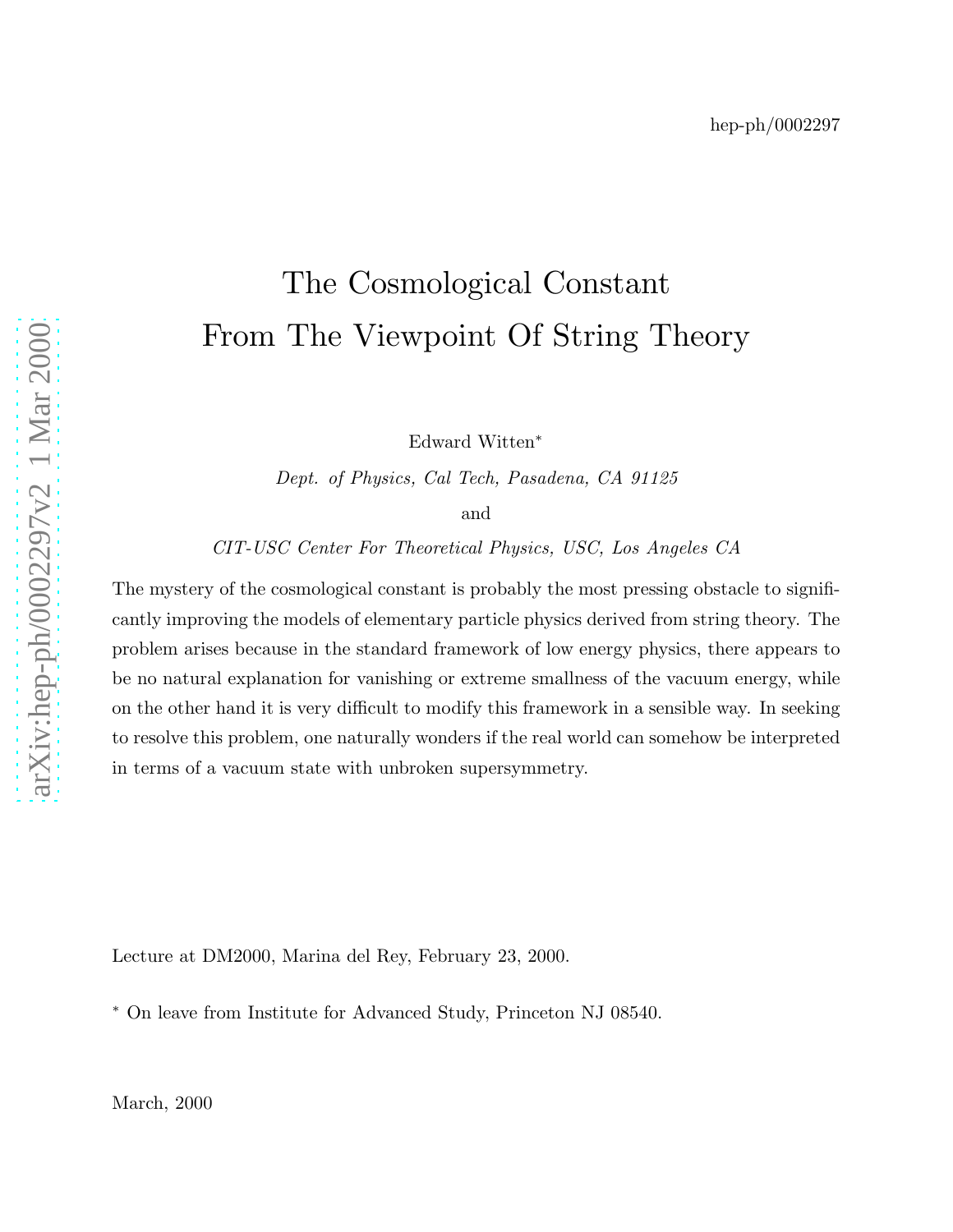The problem of the vacuum energy density or cosmological constant – why it is zero or extremely small by particle physics standards – really only arises in the presence of gravity, since without gravity, we don't care about the energy of the vacuum. Moreover, it is mainly a question about quantum gravity, since classically it would be more or less natural to just decide – as Einstein did – that we do not like the cosmological constant, and set it to zero.

Classically, it may involve some fine-tuning to set the cosmological constant to zero, but once this is done, that is the end of the story. Quantum mechanically, it will not help to just set the cosmological constant to zero in a microscopic Lagrangian. The observed value of the vacuum energy density potentially includes contributions from things such as loops of soft photons. The puzzle is why the vacuum energy is so small after including all of these contributions.

As the problem really involves quantum gravity, string theory is the only framework for addressing it, at least with our present state of knowledge. Moreover, in string theory, the question is very sharply posed, as there is no dimensionless parameter. Assuming that the dynamics gives a unique answer for the vacuum, there will be a unique prediction for the cosmological constant.

But that is, at best, a futuristic way of putting things. We are not anywhere near, in practice, to understanding how there would be a unique solution for the dynamics. In fact, with what we presently know, it seems almost impossible for this to be true, rather as a few years ago it seemed almost impossible that the different string theories would turn out – as they have – to be limiting cases of one more unified theory.

Not understanding why the cosmological constant is zero, or extremely small, is in my opinion the key obstacle to making the models of particle physics that can be derived from string theory more realistic. In fact, as I will explain, that has been true since 1985.

Any time that one does not understand something, one can point to details that do not work. It is always important to identity what is wrong qualitatively and gives the best clue to possible future progress.

Let me give an analogy. In the early 1980's, it ws fairly clear that string theory gave consistent models of quantum gravity and that in that framework, one was forced to unify gravity with other forces. Many details were not right, but the most striking qualitative problem was that in the models of particle physics that could be derived from string theory at that time *the weak interactions would have to conserve parity*. Parity violation in weak interactions is deeply embedded in the standard model, and the inability to reproduce it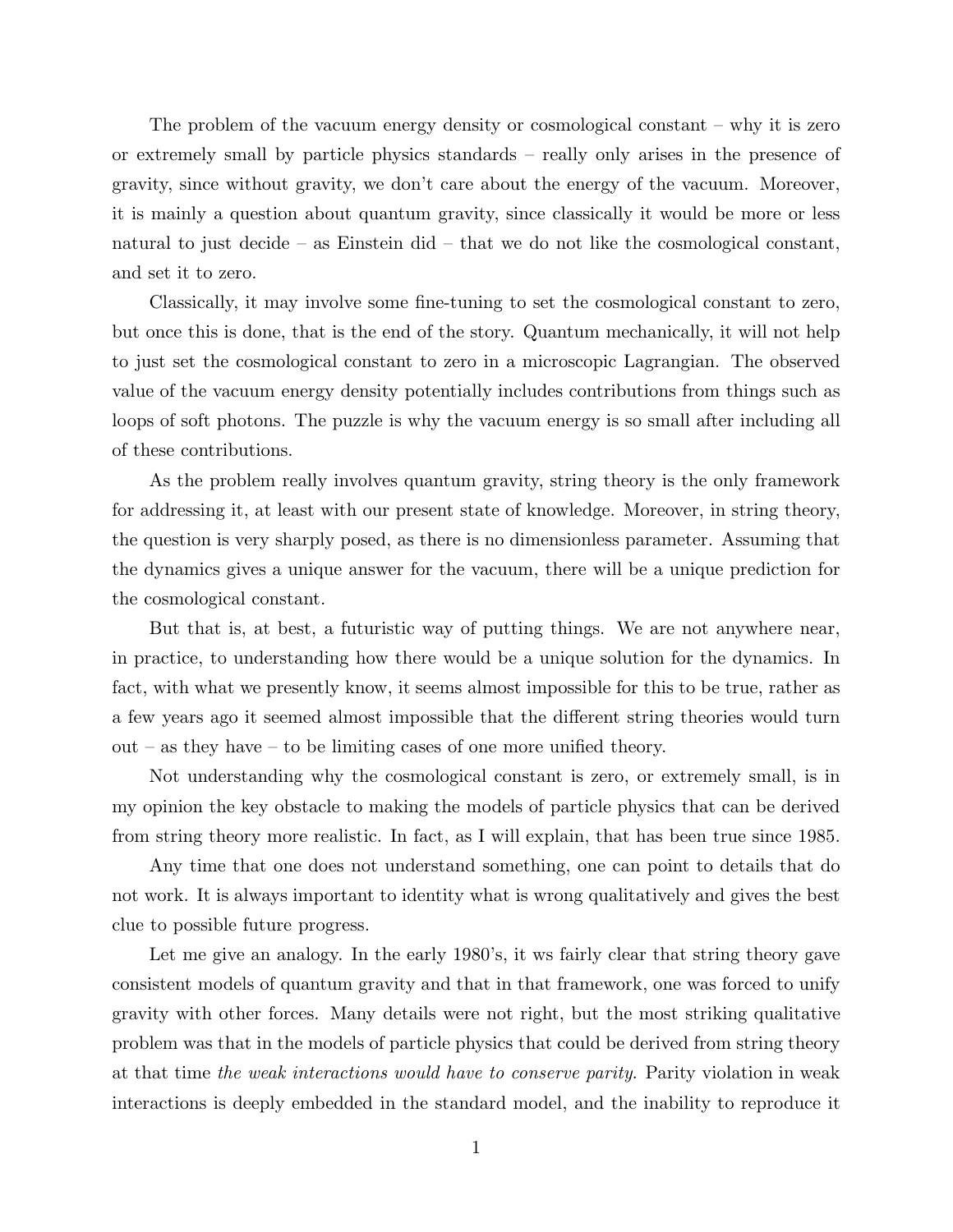is a much more basic problem than an inability to compute the correct mass of the muon, for example.

When this problem was cleared up, by the Green-Schwarz generalized anomaly cancellation mechanism in 1984, many other things fell into place – including the discovery of the heterotic string shortly afterwards – and the particle physics models became much more realistic.

Since that time, the outstanding qualitative problem has been the cosmological constant, or more exactly, why it is zero or extremely small after supersymmetry breaking. Broadly speaking, models of particle physics derived from string theory work fine in the absence of supersymmetry breaking; but we do not have a convincing method of supersymmetry breaking. Hence, we can give a reasonably elegant (though not rigorous) explanation of quark and lepton gauge interactions and family structure. But we cannot say very much about masses or mixing angles.

The basic diagnostic test for knowing that a wrong mechanism of supersymmetry breaking is wrong is that it generates a cosmological constant. On this basis, all the known approaches to supersymmetry breaking are wrong. Thus, the cosmological constant is the main clue to improving the particle physics models.

Without supersymmetry breaking, there is no problem in getting a stable vacuum with zero cosmological constant. If  $\phi$  is a generic scalar field and  $V(\phi)$  is the effective potential, then with unbroken supersymmetry one can naturally have a stable minimum of  $V(\phi)$  at which  $V=0$ . (In the abstract, unbroken supersymmetry allows negative V as well, but when one actually tries to construct string theory models that could reproduce the supersymmetric standard model – for example via Calabi-Yau compactification – one naturally finds  $V = 0.$ 

Known mechanisms of supersymmetry breaking typically give an unstable runaway, with V positive but vanishing as  $\phi$  goes to infinity, or else they give a V that is not positive definite. (The runaway involves one or more scalars, depending on the model considered. I will use " $\phi$ " as a generic label for such scalars.) This is linked to the fact that the mechanisms of supersymmetry breaking that we understand generally turn off when the string coupling constant goes to zero or a compactification radius goes to infinity. And there generally is a scalar field  $\phi$  that controls the string coupling constant or compactification radius.So supersymmetry breaking turns off as  $\phi$  goes to infinity [[1\]](#page-12-0).

Scenarios with an unstable runaway have been considered by many physicists over the years. As far as I know, such scenarios were first considered by Dirac in his approach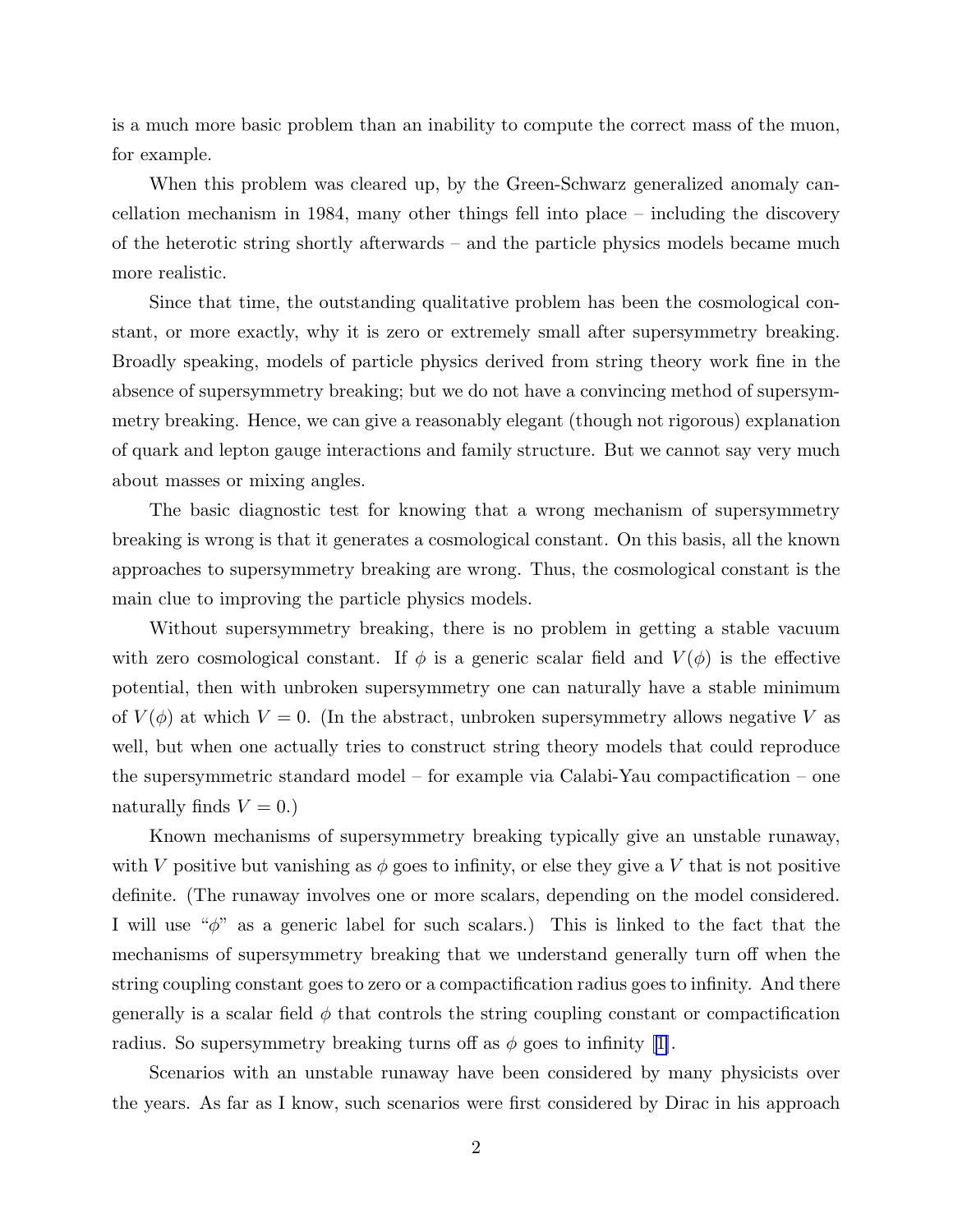to the large numbers problem. In recent years, experimental evidence for a nonvanishing cosmic energy density in today's universe has suggested that (as an alternative to a true cosmological "constant") the actual universe may be undergoing such a runaway. Such scenarios have been much discussed (along with other possible cosmic components of negative pressure) under the name "quintessence." A discussion of the observational situation can be found in[[2\]](#page-12-0). These issues will be further addressed by other speakers at the present meeting.

Going back to string theory, in view of the remarks in the last paragraph, supersymmetry breaking mechanisms that lead to an unstable runaway  $-V(\phi)$  has its minimum at  $\phi = \infty$ , where it vanishes – should be considered seriously. But there are severe difficulties with them. First of all, as  $\phi \to \infty$ , we need the bose-fermi mass splittings to vanish fast enough relative to the vanishing of  $V(\phi)$ . This is simply the cosmological constant problem restated for the case of a runaway solution rather than a stable vacuum. Known supersymmetry breaking mechanisms fail this test.

Moreover, even if we can arrange for  $V(\phi)$  to vanish fast enough for large  $\phi$ , compared to the mass splittings, this kind of scenario has to face acute obstacles. Unless we restrict the couplings of  $\phi$  in a way that has no apparent rationale in mechanisms of supersymmetry breaking that I can think of, we will find that as  $\phi$  varies, the natural "constants" will change in time. We are at risk of finding  $G/G$  and  $\alpha/\alpha$  close to  $\phi/\phi$  (here G is Newton's constant, measured in units in which  $\hbar$ , c, and the proton mass are fixed;  $\alpha$  is the fine structure constant). By making V sufficiently flat so that  $\dot{\phi}/\phi$  is sufficiently small, and making the couplings of  $\phi$  sufficiently weak, we can perhaps bring  $\dot{G}/G$  and  $\dot{\alpha}/\alpha$  within acceptable limits.

Even so, we will still, in general, be in trouble because if V is so flat and  $\dot{\phi}$  so small as such a scenario will require, then  $\phi$  will behave in laboratory and solar system measurements as a massless field. We will generically expect that coherent and perhaps even spin-dependent forces mediated by  $\phi$  will show up in tests of the equivalence principle, solar system tests of General Relativity, and perhaps in "fifth force" measurements. I actually personally find it very surprising, if nature is exhibiting a runaway with cosmic evolution of a scalar field  $\phi$ , that the effects of the  $\phi$  field have not been seen directly already in one or more of the experiments that I have mentioned.

Especially if experimental indications of a cosmological "constant" hold up, I think that experiments that will improve the bounds on  $\phi$  couplings are important and promising. One proposal, for example, is a satellite measurement (STEP) that could possibly improve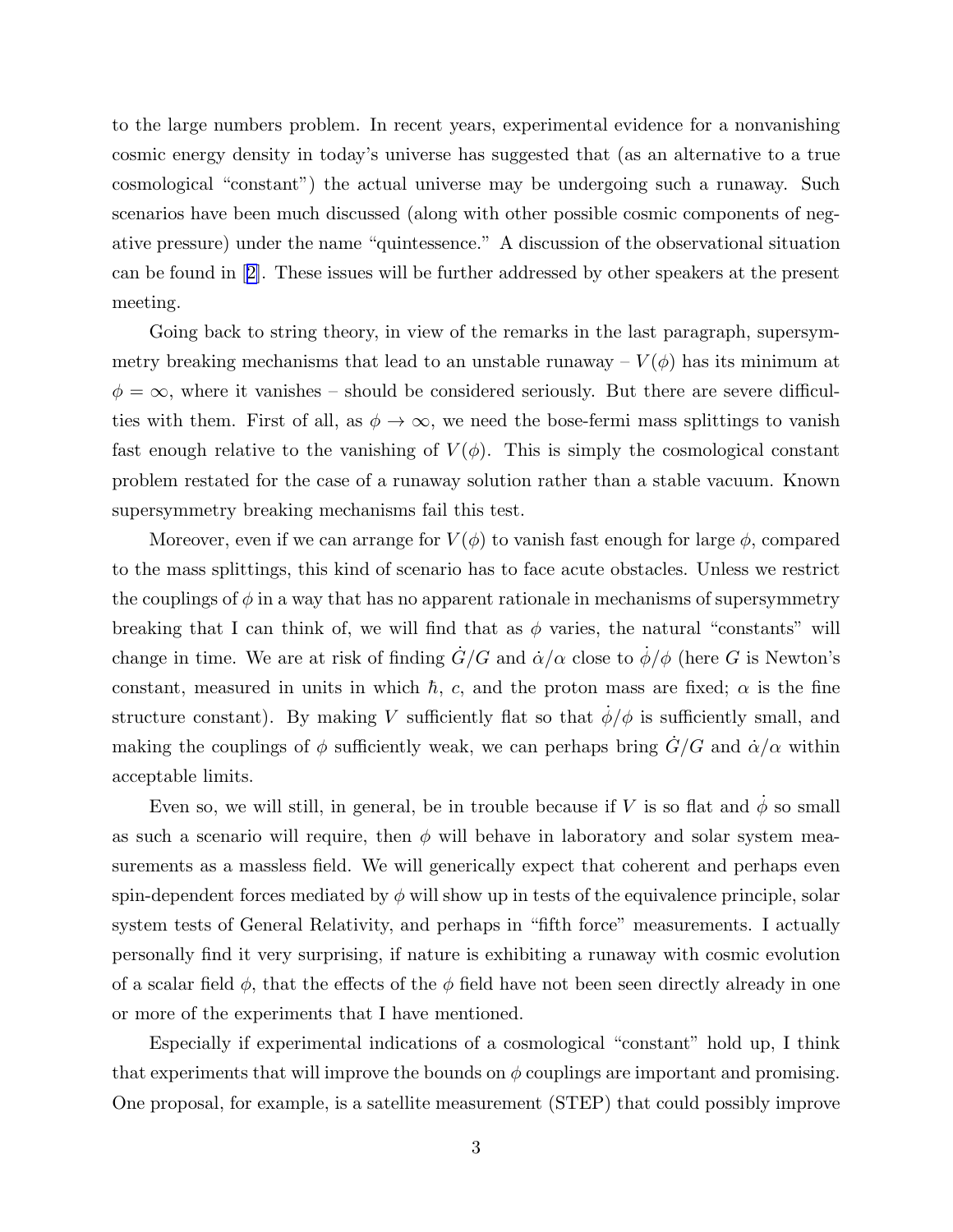the tests of the equivalence principle by a factor of  $10<sup>6</sup>$ . This would improve the bounds on the couplings of  $\phi$  by a factor of 10<sup>3</sup>. The bound at present is roughly speaking that the couplings of  $\phi$  are a couple orders of magnitude smaller than gravitational coupling. In string theory, a  $\phi$  field typically has a coupling not much weaker than gravity, and suppression of the  $\phi$  couplings relative to gravity puts a severe restriction on the model. From this perspective, in runaway scenarios it would be surprising if  $\phi$  exists and would not be detected in an experiment that would improve the test of the equivalence principle by a factor of  $10^6$ .

I have emphasized scenarios with a runaway because I think that they are suggested by experimental findings of possible cosmic acceleration. One advantage of a runaway rather than a true cosmological "constant" is that, by analogy with a zero cosmological constant scenario first outlined by Dyson many years ago [\[3](#page-12-0),[4\]](#page-12-0), in a runaway scenario, life can possibly adapt and survive and develop forever by working at lower and lower temperatures and with longer and longer time and length scales. A strict cosmological constant would bring all this to a grim end by introducing effective length and time cutoffs. On the other hand, as I have also tried to explain, the difficulties with runaway scenarios are so severe that one would probably have to find something really interesting and new to get a scenario that works.

I should also mention an alternative (which still fits within the general rubric of "quintessence") which is less ambitious and dramatic than the runaway but faces much less severe experimental difficulties. We could assume that the potential  $V(\phi)$  has a stable minimum at which it vanishes, but that the actual universe has not yet reached the minimum because the potential is very flat. For example,  $\phi$  might be an axion-like field, which in particular is angle-valued. The potential, coming from instantons, might be something like  $V(\phi) = V_0(1 - \cos \phi)$ , with  $V_0$  a constant. I have adjusted an additive constant in V so that the true minimum of the potential (at  $\phi = 0$ ) has  $V = 0$  and zero cosmological constant. Either because  $V_0$  is very small or the universe started near the top of the potential bump at  $\phi = \pi$  (or both),  $\phi$  might still in today's universe be away from the minimum of the potential and very slowly changing so that it imitates a cosmological constant. Axion-like fields that get exponentially small potentials of roughly this kind do occur in many string models. If the universe is near the maximum of the potential today, or at least not too close to the minimum, then  $V_0$  should be of order the observed vacuum energy density. *A priori*, this involves some fine-tuning, as does any description of a tiny but nonzero vacuum energy density. Such a scenario is not as challenging conceptually as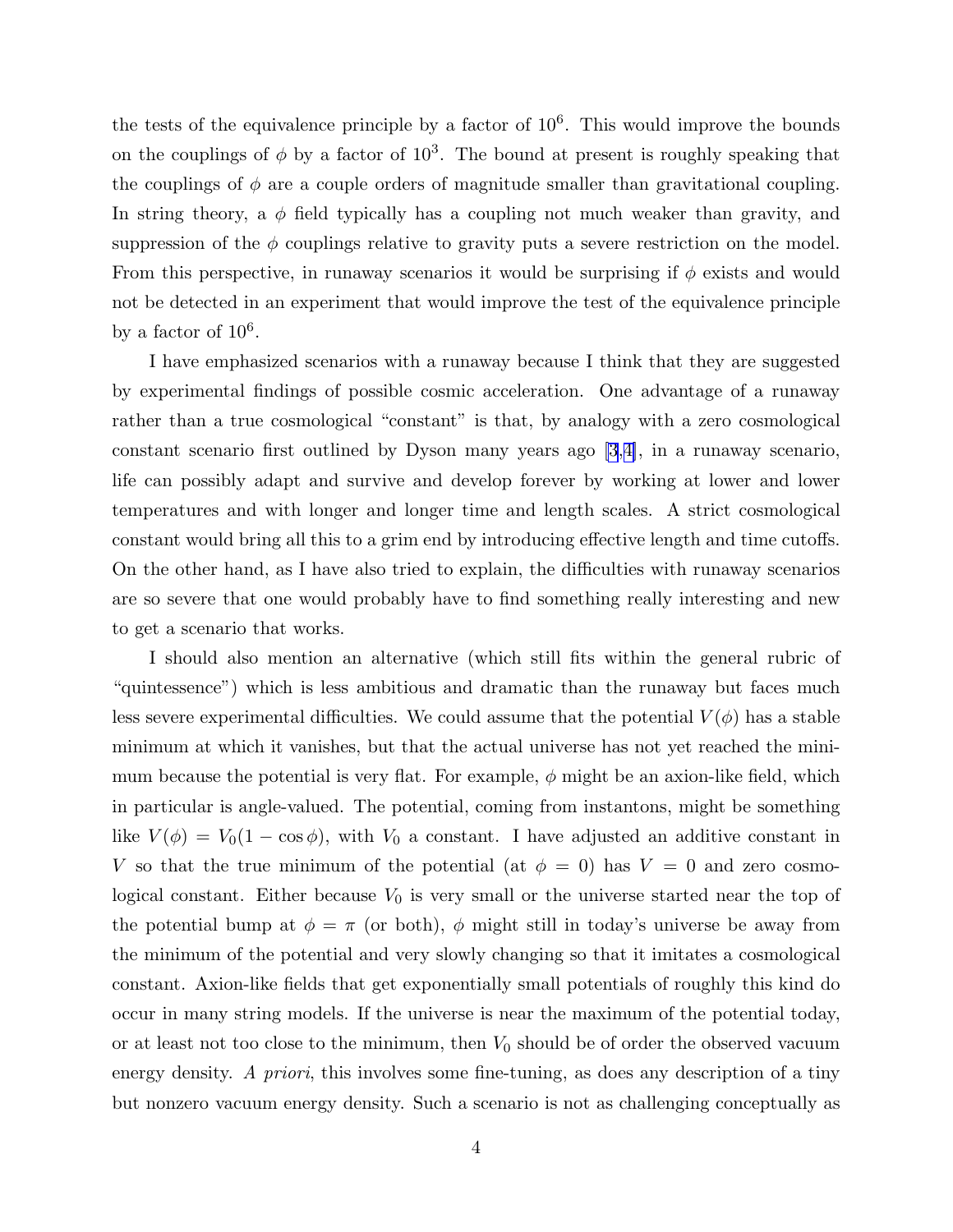a runaway. However, it has the practical advantage that there are mechanisms for suppressing the axion couplings to ordinary matter that would not apply to moduli that might lead to a runaway. Hence, in this kind of scenario, the experimental limits on light scalars are potentially much less problematic. In such a scenario, theorists would need to focus on why the true cosmological constant is exactly zero and why there is an axion with the right value for  $V_0$ .

What about other scenarios? Interestingly, I cannot think of any known assumption or approximation in string theory that leads to the most obvious interpretation of recent experimental findings: a stable vacuum with a positive cosmological constant. There certainly is not an attractive known way to do this, and we certainly don't have the techniques at the moment to find such a vacuum in which, in addition, the cosmological constant is extremely small and the particle physics is attractive.

We do have stable vacua with negative cosmological constant (and sometimes unbroken supersymmetry). Such vacua presumably do not describe the real world, but exploring them has been in the last few years, beginning with Maldacena's proposed duality [\[5](#page-12-0)], an arena for amazing theoretical advances. From this work has come new approaches to nonperturbative description of quantum gravity, understanding of quark confinement in terms of properties of black holes, and more.

What I have said so far has been very general. In the concluding portion of this talk, I will make a few remarks on some specific approaches to the cosmological constant problem. First of all, the problem is hard because of the following set of facts:

(1) Solving the problem seems to require a low energy mechanism – to cancel contributions of loops of soft photons, for example.

(2) But low energy physics in the standard framework of four-dimensional effective field theory does not seem to offer a solution to the problem. For a review of these issues, see[[6\]](#page-12-0).

(3) It is very hard to change the low energy framework in a sensible way, given all of the familiar successes.

Faced with this conundrum, one way out (eloquently described by Weinberg in the lecture before mine) is an anthropic principle. This entails abandoning the quest for a conventional scientific explanation and interpreting the smallness of the cosmological constant as a necessary feature of our local environment, without which our human species could not have developed to ponder the question. I very much hope that things will not go that way, for several reasons. First, I think we need the cosmological constant as a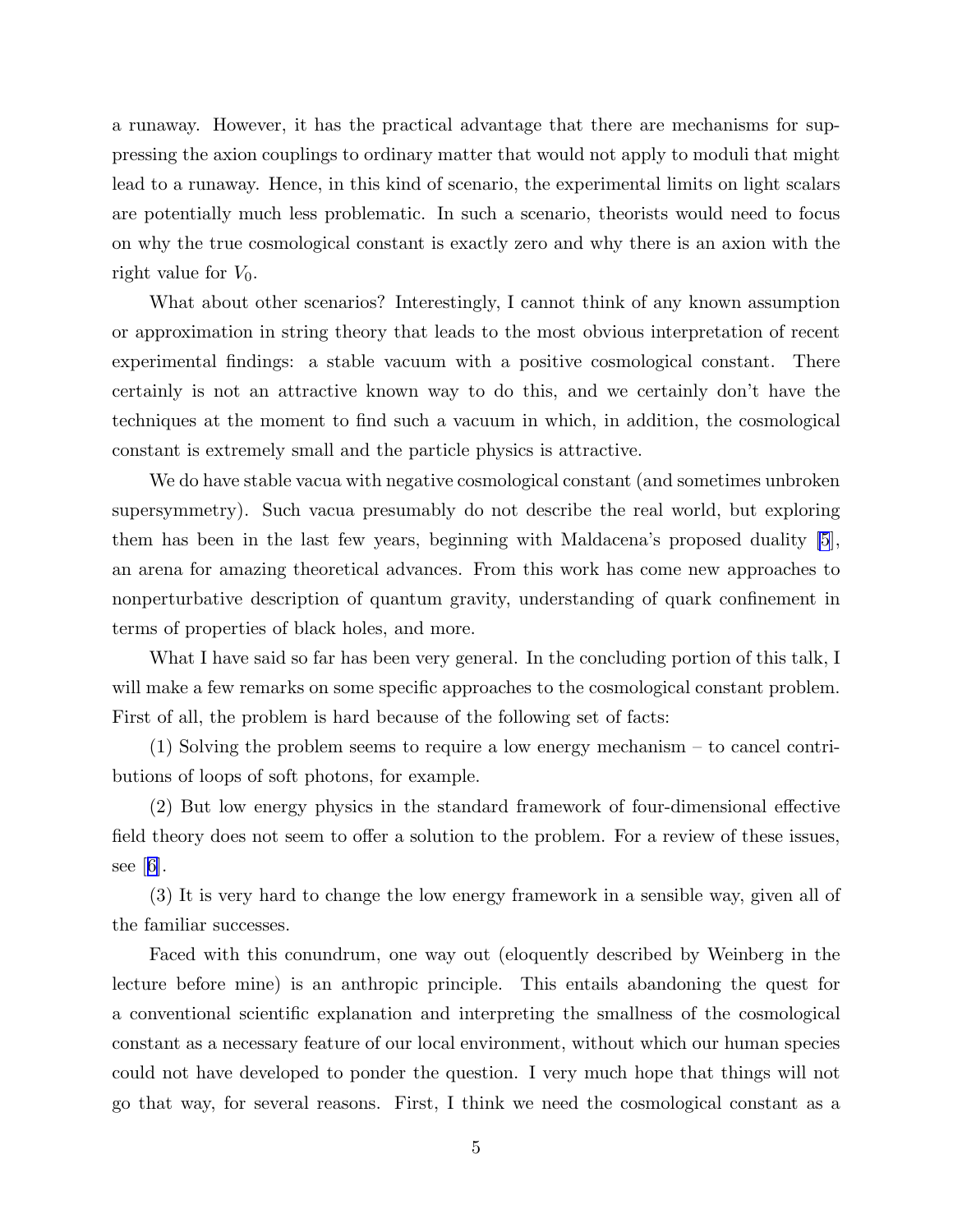clue to understand particle physics better; if the cosmological constant must be treated anthropically – and the approximate vacuum we live in is drawn fortuitously from an ensemble  $-I$  am not optimistic about how well we will be able to understand the aspects of particle physics that are not explained by the standard model. Second, I think we all prefer to see a conventional scientific explanation because it gives more understanding. Time and again the quest for a conventional scientific explanation has triumphed over seemingly impossible obstacles. And finally, I want to ultimately understand that, with all the particle physics one day worked out, life is possible in the universe because  $\pi$  is between 3.14159 and 3.1416. To me, understanding this would be the real anthropic principle. I don't want to lose it.

On the other hand, it is not clear to me which alternative approaches to the cosmological constant are actually worth mentioning in the ten minutes remaining. I will make a slightly eccentric choice, guided by the following considerations.

Supersymmetry, if unbroken, would give a natural explanation of the vanishing of the cosmological constant.<sup>1</sup> It seems a pity to waste it.

Moreover, unbroken supersymmetry, if valid, give a natural explanation of the stability of spacetime. This last point perhaps needs some explanation. The Einstein action  $\int d^4x\sqrt{g}R$  has no obvious positivity or stability property. Positive energy of classical General Relativity can nonetheless be proved – for instance, using the possibility of extending the classical theory to include fermions in a supersymmetric way. But positive energy and stability of the vacuum fail in many plausible extension of General Relativity such as nonsupersymmetric Kaluza-Klein theory[[7,8](#page-12-0)]. I think it is a mystery why any nonsupersymmetric string vacuum would be stable. Hence, I wonder if we can somehow make use of the vacua with unbroken supersymmetry to describe nature.

Moreover, a decade ago, one might have hoped that the supersymmetric string vacua were nonperturbatively inconsistent. It has become pretty clear with all the results of the 1990's on nonperturbative string dualities that this is not so. If they are consistent, it is a shame to waste them.

Can we somehow reinterpret the real world in terms of *unbroken* supersymmetry, suitably construed, even though the boson and fermion masses are different?

 $1$ . This is not automatic, since unbroken supersymmetry can coexist with negative cosmological constant, as I have mentioned earlier. But in many situations, with higher dimensions, chiral symmetries, natural microscopic constructions via Calabi-Yau manifolds, etc., unbroken supersymmetry does make vanishing of the cosmological constant natural.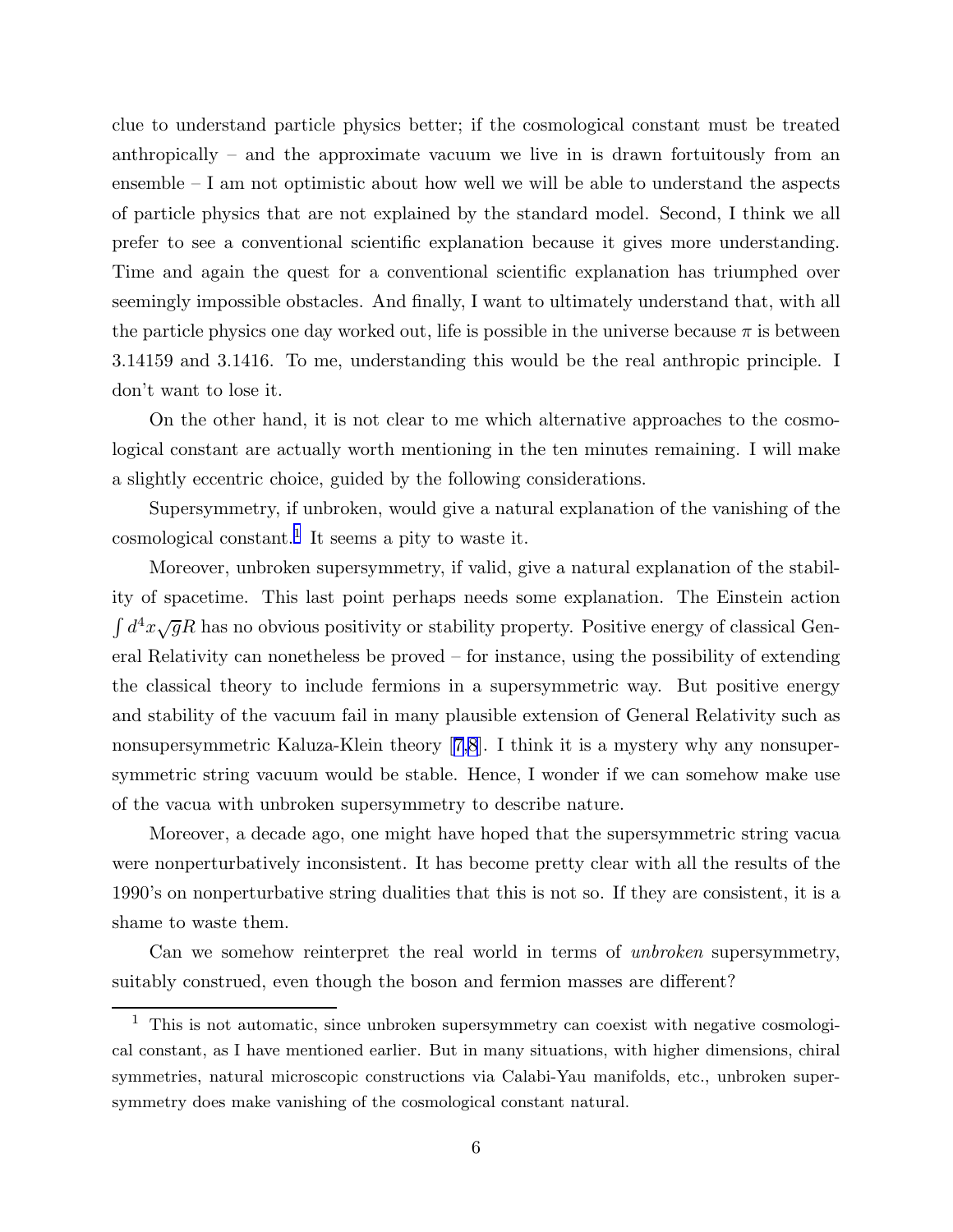I know of two tries in this direction. Both involve relating the observed  $D = 4$  universe to a world of a different dimension. One scenario starts with  $D < 4$ , and the other starts with  $D > 4$ .

Forthe first scenario [[9\]](#page-12-0), we consider a supersymmetric string vacuum in  $D = 3$  (or similarly in  $D < 3$ ) with the dilaton or string coupling constant g as the only modulus. Despite the supersymmetry of the vacuum, because of a peculiar three-dimensional infrared divergence, the boson and fermion masses are not equal – they are equal at tree level, but are split by gravitational corrections.

We assume that, for example because of a discrete  $R$ -symmetry, the cosmological constant vanishes. Now we take  $g \to \infty$ . We have learned in the 1990's that sometimes when a coupling constant goes to infinity, a new dimension of spacetime opens up. Let us assume this occurs in the present case. The cosmological constant will remain zero because it is zero for all g. Conceivably, as  $g \to \infty$ , the boson and fermion masses (which were unequal for all finite nonzero  $g$ ) remain unequal. To know, we would need some new insight about dynamics. If so, the  $g \to \infty$  limit would be a four-dimensional world with vanishing cosmological constant and unequal bose-fermi masses. It is not obvious that it could be interpreted, in a dual description, as a four-dimensional world with conventional spontaneously broken supersymmetry, but perhaps this is also possible.

Are there any models that actually exhibit the rather optimistic dynamics that I have just suggested? One reason that it is hard to be find out is that models whose nonperturbative dynamics we know something about usually have many moduli and can undergo partial or complete decompactification even for weak coupling. Because of the way the scenario depends on an infrared divergence that is limited to  $D \leq 3$ , I think that it is unlikely that the desired dynamics will occur in any model that can undergo partial decompactification to  $D \geq 4$  at fixed coupling. This will make it hard to learn in the near future with known methods if the scenario does work as hoped.

Now, I will discuss an alternative idea, based on a suggestion by Gregory, Rubakov, and Sibiryakov [\[10](#page-12-0)]. They proposed a scenario in which the world looks four-dimensional up to a very large (presumably cosmological) length scale  $R$ , but above that length scale is D-dimensional with  $D \geq 5$ . A discussion of the model aiming to verify that it has the claimed quasi four-dimensional behavior can be found in [\[11](#page-12-0)].

Since the GRS scenario does not obey the usual assumptions of four-dimensional low energy effective field theory, which lead to the cosmological constant problem, we should naturally reexamine the problem in this scenario. (In fact, this was done independently in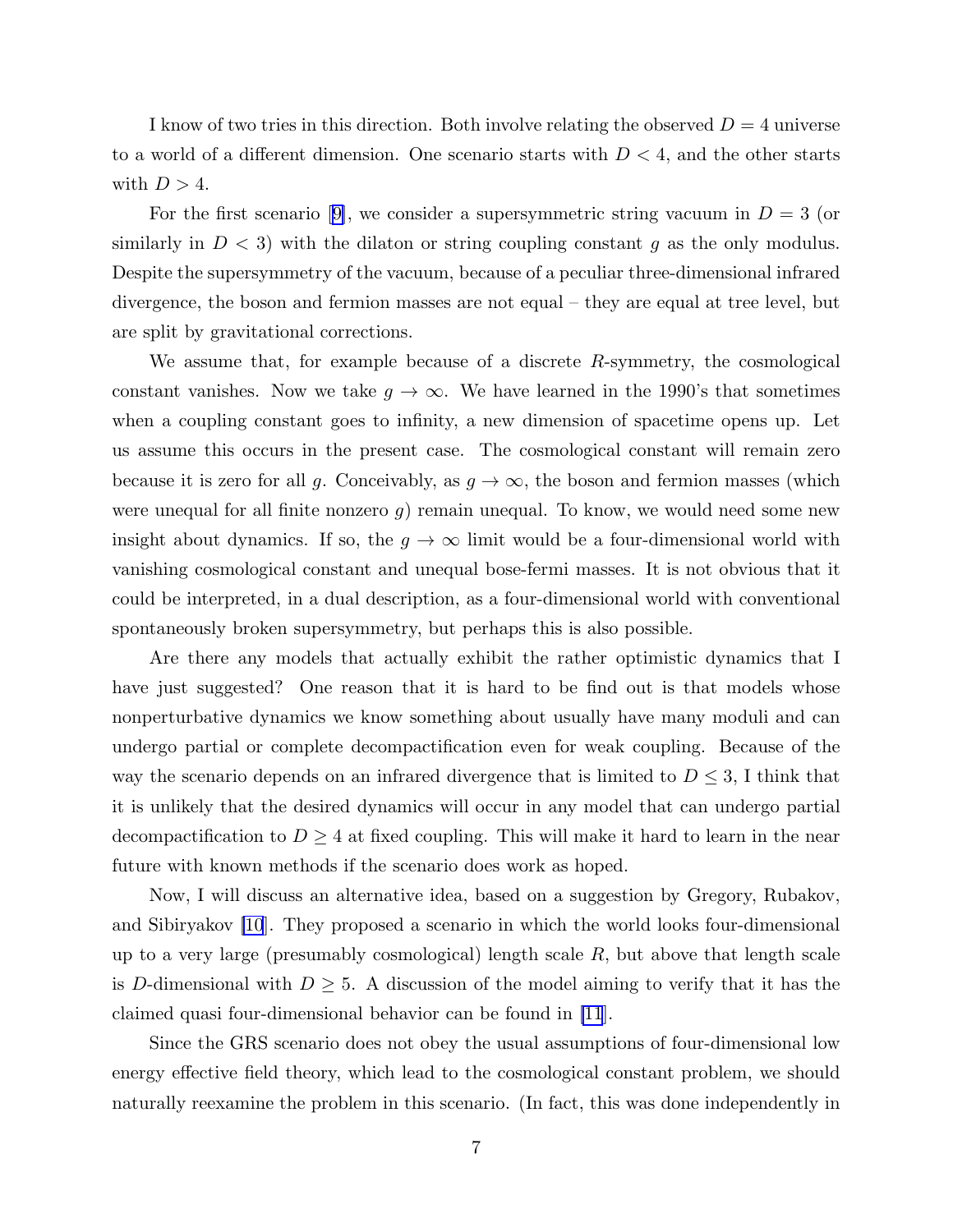<span id="page-8-0"></span>a paper[[12\]](#page-12-0) that appeared on the hep-th bulletin board the same day this talk was given. In this paper, it is also claimed that the GRS scenario leads to scalar-tensor gravity rather than pure tensor and so is excluded experimentally.)

For our purposes, we will start with a world of  $D \geq 5$  with unbroken supersymmetry. For example, to be definite, we will take  $D = 5$ . We assume that the five-dimensional cosmological constant vanishes. (This is natural in some supergravity models in five dimensions, and would, according to Nahm's theorem, automatically occur in all supersymmetric models in  $D \geq 8$ .) We assume that we live on a four-dimensional "brane" which is nonsupersymmetric (that is, non-BPS). This assumption makes the observed macroscopic four-dimensional physics nonsupersymmetric[[13\]](#page-12-0). It is natural for the brane to be flat because this gives a minimal volume hypersurface in five-dimensional Minkowski space.

So we naturally get a flat four-dimensional world with unequal masses for bosons and fermions. But do we observe four-dimensional gravity? The idea of GRS was to get approximate four-dimensional gravity by "localizing" a graviton on the brane along the lines of Randall and Sundrum [\[14](#page-12-0)]. The GRS idea can be illustrated with a metric of the general form

$$
ds^{2} = dr^{2} + \left(e^{-2r/r_{0}} + \epsilon\right) \sum_{i=1}^{4} dx_{i} dx^{i}.
$$
 (1)

Here  $r \geq 0$ ; there is some sort of "brane" at the  $r = 0$  boundary of spacetime. If  $\epsilon = 0$ , this metric describes a portion of five-dimensional Anti de Sitter space, with negative cosmological constant. We could get more of Anti de Sitter space by continuing to  $r =$  $-\infty$ . According to the AdS/CFT correspondence, quantum gravity in this five-dimensional spacetime (with  $-\infty < r < \infty$ ) is equivalent to an ordinary four-dimensional conformal field theory, without gravity. The four-dimensional world is the virtual "boundary" at  $r = -\infty$ . Randall and Sundrum truncated the Anti de Sitter space to  $r \geq 0$ , and observed that in this case one does get dynamical four-dimensional gravity.<sup>2</sup> In particular, if  $\epsilon = 0$ , a four-dimensional graviton is "localized" near  $r = 0$ .

GRS modified this scenario by taking  $\epsilon$  nonzero but tiny. As long as  $e^{-2r/r_0} >> \epsilon$ , the correction is unimportant. This bound on  $r$  means that if the four-dimensional lengths are

<sup>2</sup> To be more precise, one gets four-dimensional gravity coupled to a cutoff version of the conformal field theory; the low energy physics is conventional four-dimensional physics with General Relativity coupled to some massless matter fields that are governed by a nontrivial infrared fixed point. The cusp-like behavior of the metric for  $r = +\infty$  corresponds in the AdS/CFT correspondence to the nontriviality of the IR fixed point.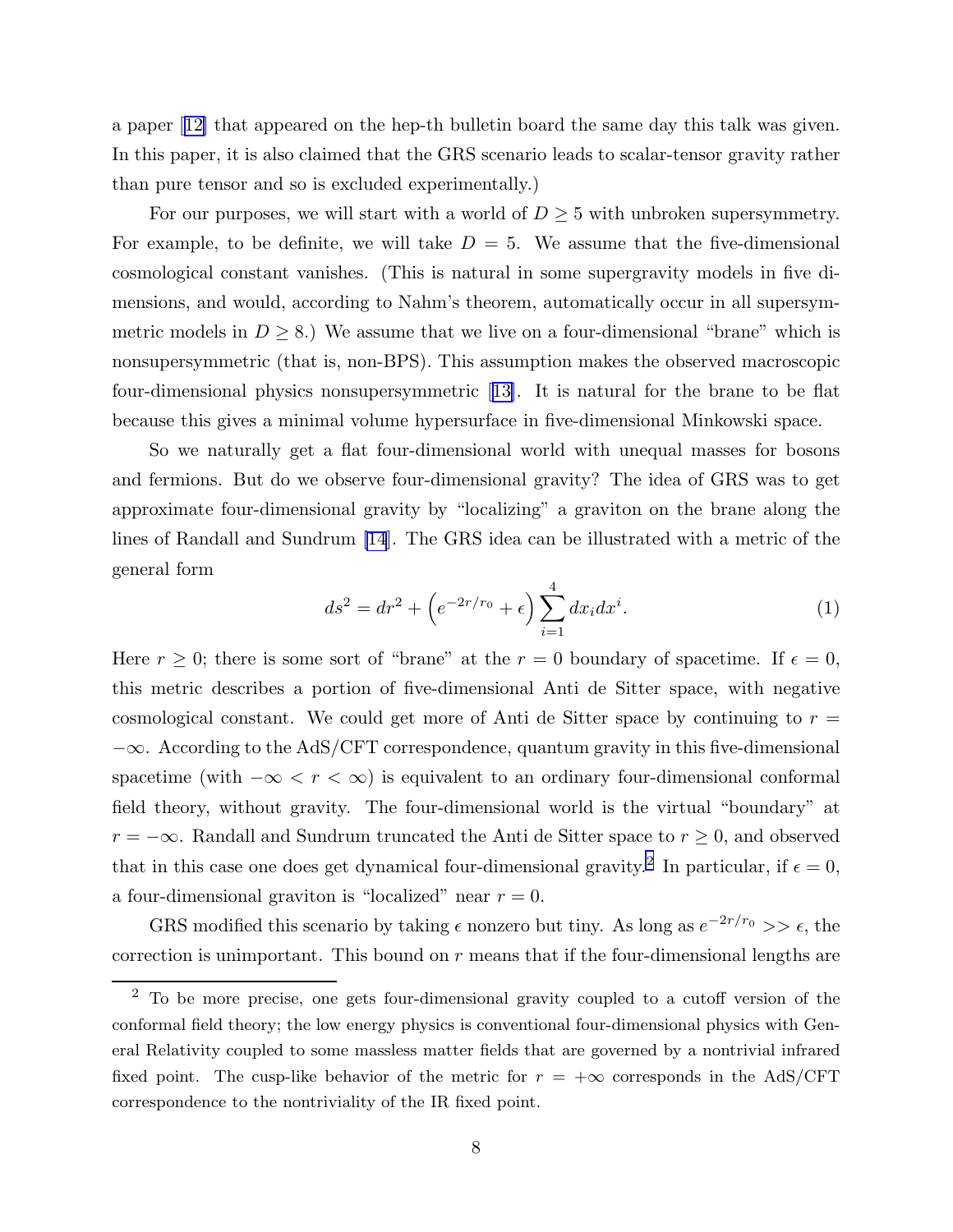not too large, the physics will look effectively four-dimensional, just as if  $\epsilon = 0$ . However, if we take  $r \to \infty$ , the  $\epsilon$  term dominates and the metric becomes five-dimensional Minkowski space. Hence, at very long distances, the world is effectively five-dimensional. (I have parametrized the correction in a way that makes it appear that extreme fine-tuning is required to get  $\epsilon$  sufficiently small. GRS present the discussion in a way that makes this look more plausible, though their analysis has a "negative energy" problem that I will mention later.)

One apparent problem with this scenario (apart from possible issues raised in [\[12](#page-12-0)]) is that it cannot be realized with matter fields that obey even the weakest form of a positive energy condition that is usually considered physically acceptable, which is that the stress tensor  $T_{ij}$  obeys  $n^i n^j T_{ij} \geq 0$  for any lightlike vector n. Indeed, given this energy condition, one can prove a "holographic c-theorem" in the AdS/CFT correspondence [\[15-17](#page-12-0)]. The  $c$ -theorem says that as one flows to large  $r$ , the effective five-dimensional cosmological constant can only become more negative. Any metric that looks like the ultraviolet end of Anti de Sitter space near  $r = 0$ , and like five-dimensional Minkowski space near  $r =$  $+\infty$ , violates this bound. In fact, a general five-dimensional metric with four-dimensional Poincaré symmetry can be put in the form

$$
ds^2 = dr^2 + e^{2A(r)} \sum_{i=1}^4 dx_i dx^i,
$$
 (2)

with some function  $A(r)$ . As shown in section 4.2 of [\[17](#page-12-0)], the weak energy condition implies that  $A'' \leq 0$ . This inequality makes it impossible to have a metric that behaves qualitativelylike ([1\)](#page-8-0) in the whole range of  $r \geq 0$ . This point has been made independently in [\[11](#page-12-0)].

GRS in fact incorporated a brane of negative tension in their construction of the model. This is one way to violate the weak energy condition. It seems likely that the physics with violation of the weak energy condition is unstable. I do not know if, starting in  $D > 5$ , it is possible to get a metric of the qualitative form needed for the GRS scenario while also respecting the weak energy condition.

I will conclude by briefly mentioning some other interesting recent developments that were omitted in the actual talk at DM2000 for lack of time. On the one hand, there are recent proposals [\[18](#page-12-0),[19\]](#page-13-0) attempting to use a five-dimensional solution with a singularity (as well as a brane on which standard model fields are localized) to get a small cosmological constant. The behavior of these models will depend very much on what assumption is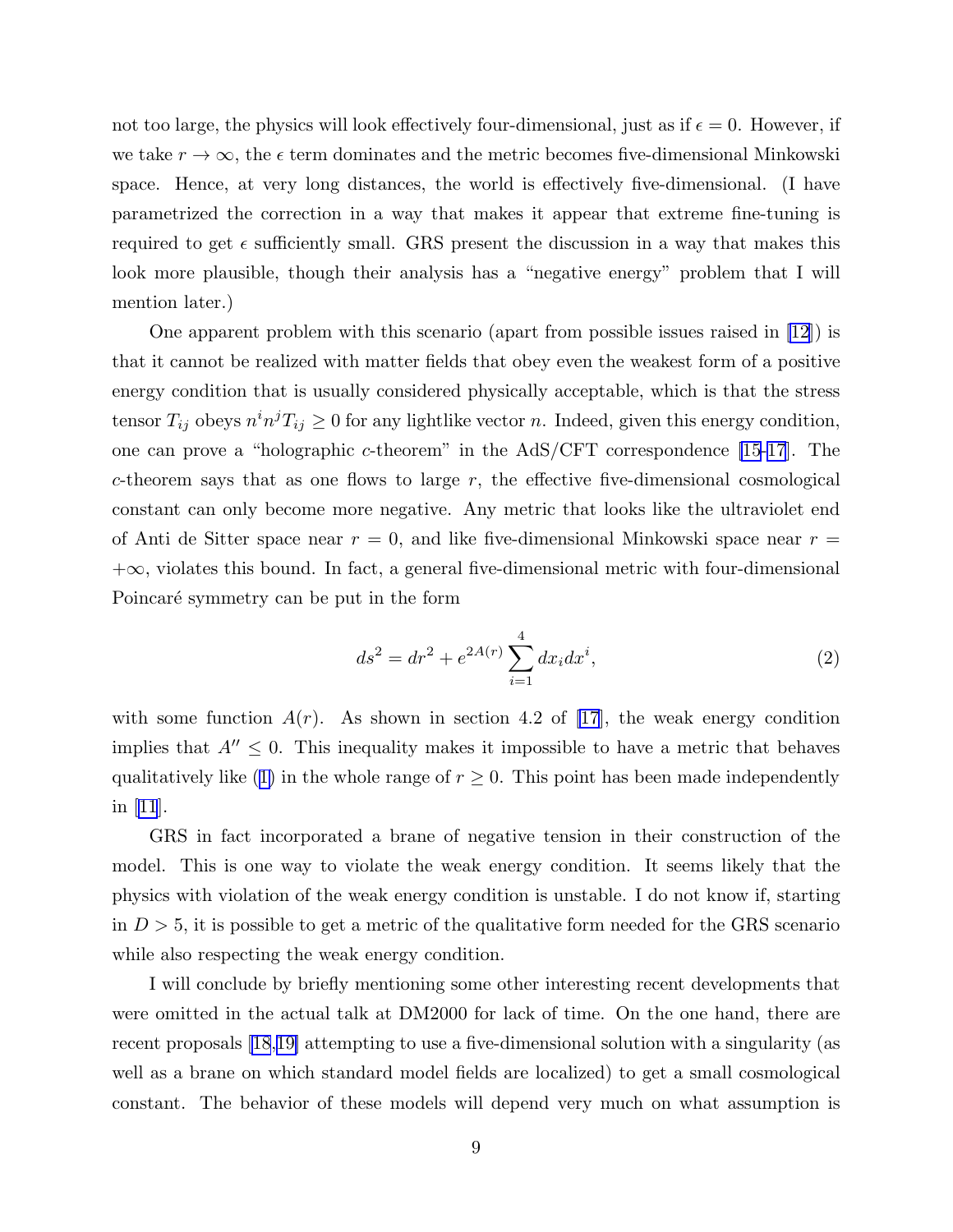made about the physics of the singularity. Note that one should not expect that a generic singularity will turn out to have any sensible physical interpretation at all. Elliptic equations (such as the ones that describe time-independent solutions of General Relativity) have an abundance of singular solutions, and only special ones can be given a physical interpretation at the quantum level.

I will make a digression on this point. A familiar example of a singular solution that should *not* be given a physical interpretation is the singular Dirac monopole solution of QED. We do not want to predict magnetic monopoles in QED with a mass that (in units of the electron mass) would only depend on the fine structure constant! By contrast to this example, all of the singular charge-bearing "brane" solutions of ten and elevendimensional supergravity have turned out to be approximations to objects that actually exist in the pertinent quantum theories. Apart from the fact that fortune sometimes favors the brave, why did this occur? I think it may be that in the presence of gravity, since a charge-bearing singularity can be hidden behind a black hole horizon, objects carrying all of the gauge charges must exist. This contrasts with QED which does not include gravity and does not have magnetic monopoles. In any event, the generic singularity of a time-independent solution of General Relativity is much "worse" – much less likely to have a quantum interpretation – than the minimal charge-bearing singularities.

So the singularities encountered in[[18,](#page-12-0)[19](#page-13-0)] may well not have any sensible physical interpretation at all, especially in cases in which (as described in the second paper in [\[19](#page-13-0)]) the singular solution has a modulus that controls the four-dimensional cosmological constant. If the solution with the singularity were physically sensible, one would expect the modulus to correspond to a physical field, which would then relax to minimize the vacuum energy – not necessarily reaching the value zero.

If a singularity does have a physical interpretation in terms of four-dimensional effective field theory, perhaps with some fields supported near the singularity, this still seems likely at best to lead to a restatement of the problem of the cosmological constant, in a new context. The best hope might be that the framework of low energy effective fourdimensional field theory would somehow break down because of the behavior near the singularity, perhaps leading to something roughly along the lines of GRS.

Finally, another interesting development is the study of nonplanar loop diagrams in noncommutative geometry[[20\]](#page-13-0). A surprising connection between infrared and ultraviolet dynamics was found, wherein what would usually be regarded as the ultraviolet region of a Feynman diagram produces infrared singularities. This evades the usual renormalization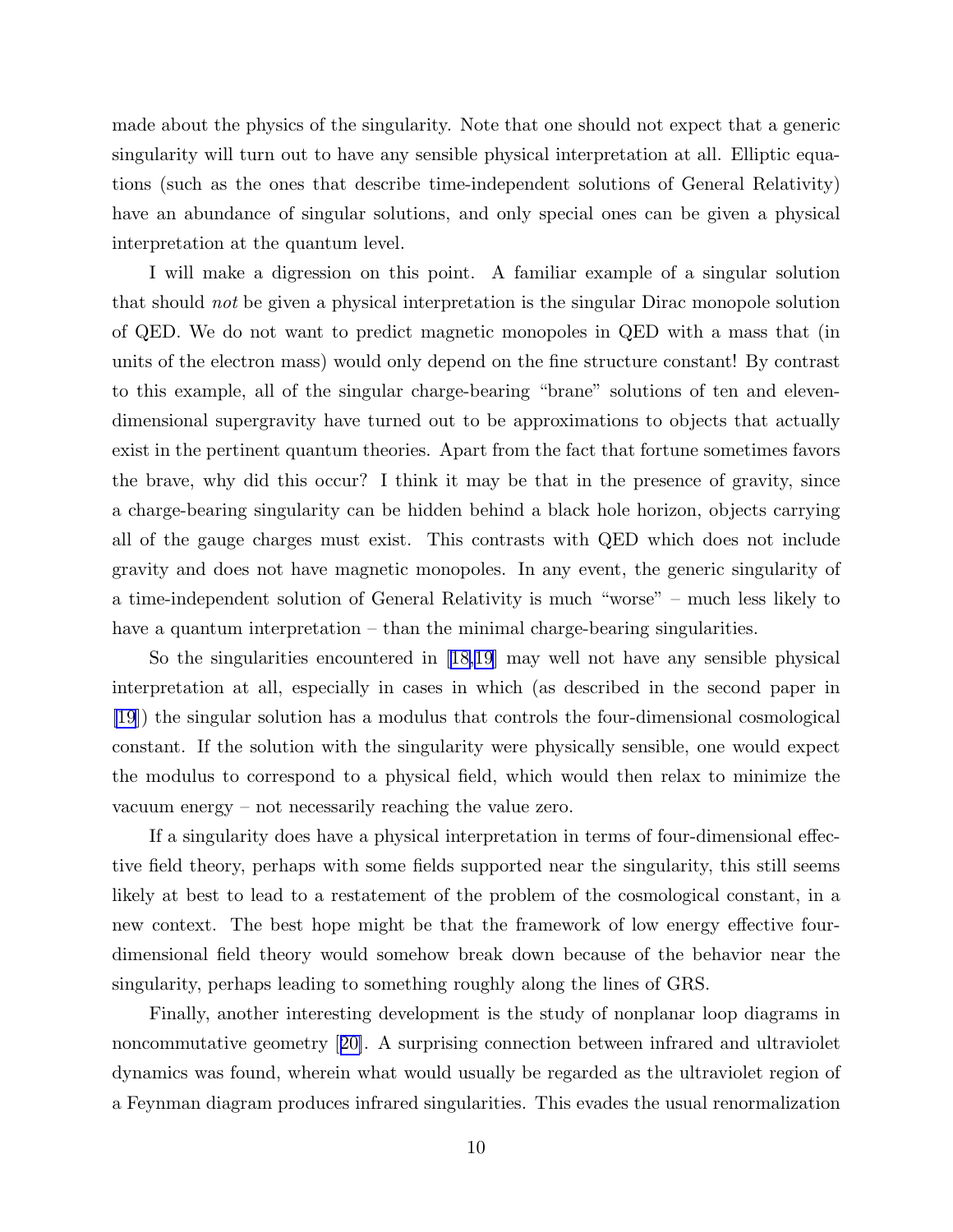group thinking by means of which one usually deduces an effective low energy field theory description – which leads to trouble with the cosmological constant. (However, the specific phenomenon found in [\[20](#page-13-0)] can be described in a low energy effective field theory, albeit one that contains fields that one might not expect.) As has been noted by the authors of [\[20](#page-13-0)], such an IR/UV connection might, if other elements fall into place, be an ingredient in an eventual solution of the cosmological constant problem.

This work was supported in part by NSF Grant PHY-9513835 and the Caltech Discovery Fund.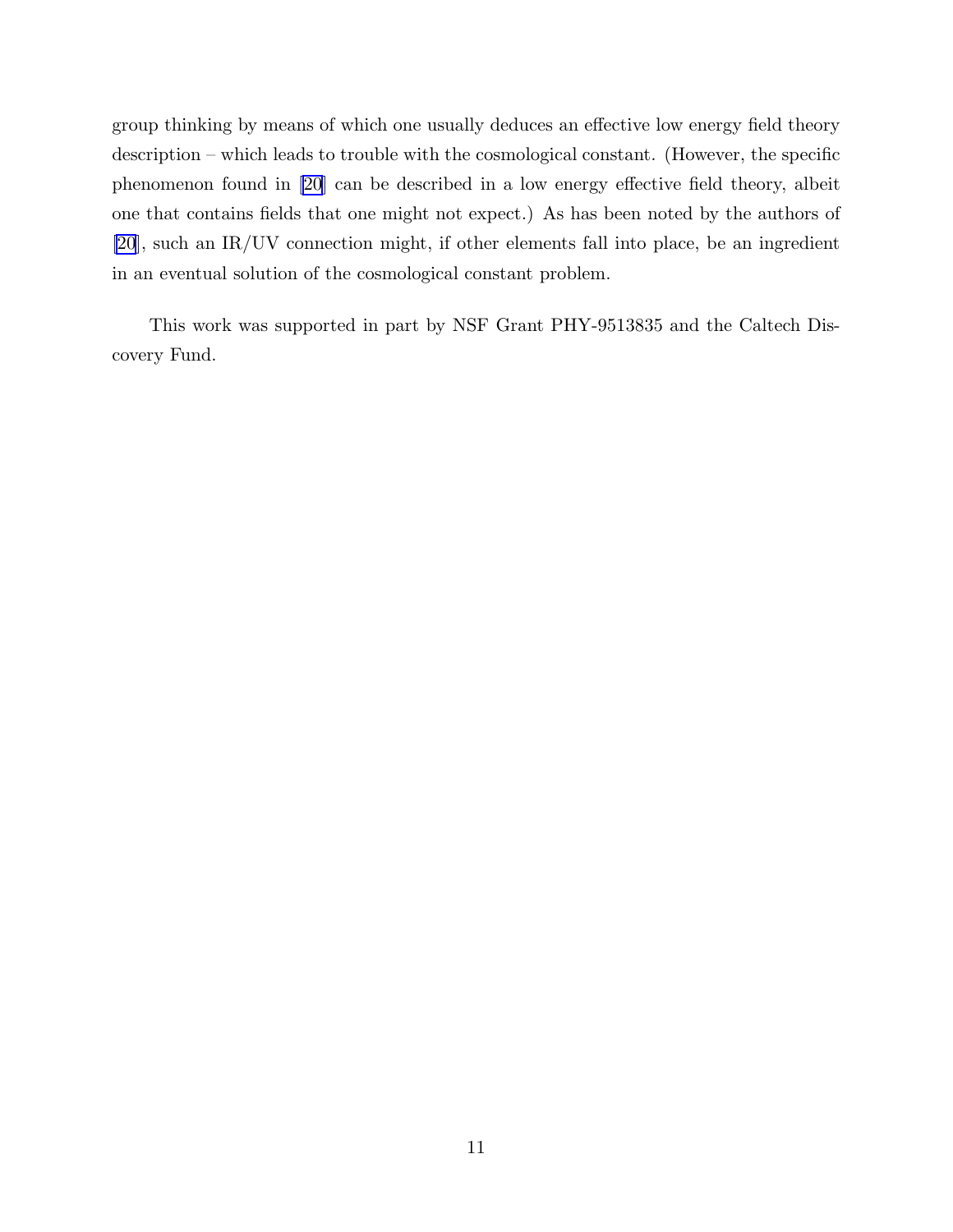## References

- <span id="page-12-0"></span>[1] M. Dine and N. Seiberg, "Is The Superstring Semiclassical?" in *Unified String Theories*, ed. M. B. Green and D. J. Gross (World Scientific, 1986), "Is The Superstring Weakly Coupled?" Phys. Lett. B156 (1985) 55.
- [2] L. Wang, R. R. Caldwell, J. P. Ostriker, and P. J. Steinhardt, "Cosmic Concordance and Quintessence," [astro-ph/9901388](http://arxiv.org/abs/astro-ph/9901388).
- [3] F. W. Dyson, Rev. Mod. Phys. 51 (1979) 447.
- [4] S. Frautschi, "Entropy In An Expanding Universe," Science 217 (1982) 593.
- [5] J. Maldacena, "The Large N Limit Of Superconformal Field Theories And Supergravity," Adv. Theor. Math. Phys. 2 (1998) 231.
- [6] S. Weinberg, "The Cosmological Constant Problem," Rev. Mod. Phys. 61 (1989) 1.
- [7] E. Witten, "Instability Of The Kaluza-Klein Vacuum," Nuc. Phys. B195 (1982) 481.
- [8] M. Fabinger and P. Horava, "Casimir Effect Between World Branes In Heterotic M Theory," [hep-th/0002073.](http://arxiv.org/abs/hep-th/0002073)
- [9] E. Witten, "Is Supersymmetry Really Broken?" Int. J. Mod. Phys. A10 (1995) 1247, [hep-th/9409111,](http://arxiv.org/abs/hep-th/9409111) "Some Comments On String Dynamics," in *Strings '95: Future Perspectives In String Theory*, ed. I. Bars et. al., [hep-th/9507121](http://arxiv.org/abs/hep-th/9507121).
- [10] R. Gregory, V. A. Rubakov, and S. M. Sibiryakov, "Opening Up Extra Dimensions At Ultra Large Scales," [hep-th/0002072](http://arxiv.org/abs/hep-th/0002072).
- [11] C. Csaki, J. Erlich, and T. J. Hollowood, "Quasi-Localization Of Gravity By Resonant Modes," [hep-th/0002161.](http://arxiv.org/abs/hep-th/0002161)
- [12] G. Dvali, G. Gababadze, and M. Porrati, "Metastable Gravitons And Infinite Volume Extra Dimensions," [hep-th/0002190](http://arxiv.org/abs/hep-th/0002190).
- [13] J. Hughes, J. Liu, and J. Polchinski, "Supermembranes," Phys. Lett. B180 (1986) 370
- [14] L. Randall and Sundrum, "An Alternative To Compactification," Phys. Rev. Lett. 83 (1999) 4690, [hep-th/9906064](http://arxiv.org/abs/hep-th/9906064).
- [15] E. Alvarez and C. Gomez, "Geometric Holography, The Renormalization Group, and the c Theorem," Nucl. Phys. **B541** (1999) 441, [hep-th/9807226](http://arxiv.org/abs/hep-th/9807226).
- [16] L. Girardello, M. Petrini, M. Porrati, and A. Zaffaroni, "Novel Local CFT and Exact Results On Perturbations Of  $N = 4$  Super Yang-Mills From ADS Dynamics," JHEP 12 (1998) 22, [hep-th/9810126.](http://arxiv.org/abs/hep-th/9810126)
- [17] D. Z. Freedman, S. S. Gubser, K. Pilch, and N. P. Warner, "Renormalization Group Flows From Holography - Supersymmetry And A c-Theorem," [hep-th/9904017.](http://arxiv.org/abs/hep-th/9904017)
- [18] N. Arkani-Hamed, S. Dimopoulos, N. Kaloper, and R. Sundrum, "A Small Cosmological Constant From A Large Extra Dimension," hep-th/000197.